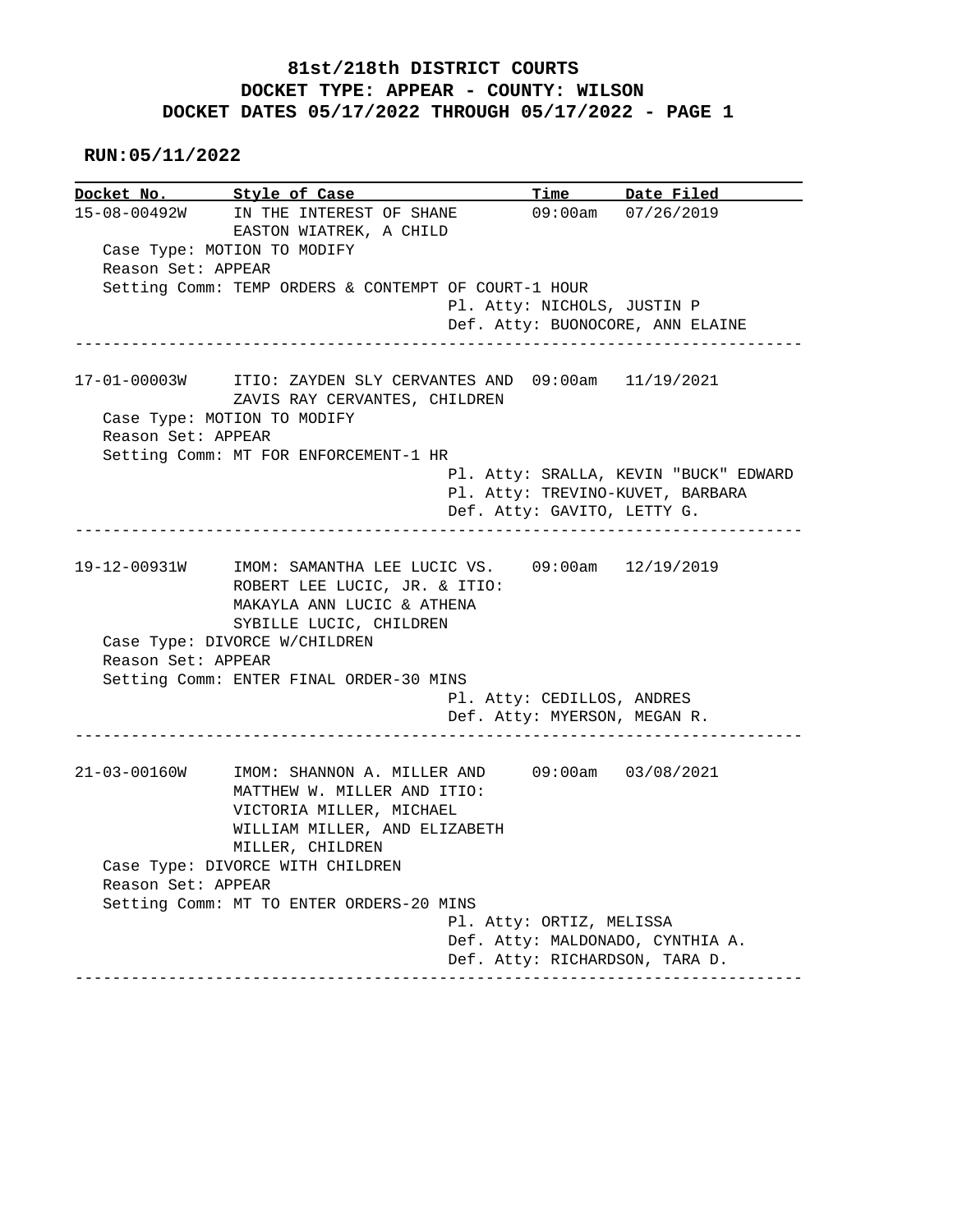## **81st/218th DISTRICT COURTS DOCKET TYPE: APPEAR - COUNTY: WILSON DOCKET DATES 05/17/2022 THROUGH 05/17/2022 - PAGE 2**

 **RUN:05/11/2022**

|                    | Docket No. 5tyle of Case                                                                                                          |                                             | Time Date Filed                    |  |
|--------------------|-----------------------------------------------------------------------------------------------------------------------------------|---------------------------------------------|------------------------------------|--|
|                    | 21-04-00254W ITIO: TILDEN KOE WILKERSON, A 09:00am 04/13/2021<br>CHILD                                                            |                                             |                                    |  |
| Reason Set: APPEAR | Case Type: PARENT/CHILD RELATIONSHIP                                                                                              |                                             |                                    |  |
|                    | Setting Comm: MT/WITHDRAWAL (A.BUTLER)-15/30 MINS                                                                                 |                                             |                                    |  |
|                    |                                                                                                                                   |                                             | Pl. Atty: KUVET, BARBARA TREVINO   |  |
|                    |                                                                                                                                   | Pl. Atty: BUTLER, ASHLEY N.<br>Def. Atty:   |                                    |  |
|                    | 21-05-00315W IMOM: JAMIE ELLEN ROBINSON VS 09:00am 05/05/2021<br>KENNETH MITCHELL ROBINSON,<br>JR. & ITIO: K.M.R. III, A<br>CHILD |                                             |                                    |  |
|                    | Case Type: DIVORCE W/CHILDREN                                                                                                     |                                             |                                    |  |
| Reason Set: APPEAR |                                                                                                                                   |                                             |                                    |  |
|                    | Setting Comm: MTS ADDL TEMP ORDRS, EQUALIZE ATTY FEES, APPT OF AMICUS ATTY & CONTINUANCE-1                                        |                                             |                                    |  |
|                    |                                                                                                                                   | Pl. Atty: BUTLER, ASHLEY N.                 |                                    |  |
|                    |                                                                                                                                   | Pl. Atty: BUTLER, ASHLEY N.                 |                                    |  |
|                    |                                                                                                                                   | Def. Atty: DOMBART, GEORGE B.               |                                    |  |
|                    |                                                                                                                                   |                                             |                                    |  |
|                    |                                                                                                                                   |                                             | Def. Atty: COOK, JUSTIN DAVID      |  |
|                    |                                                                                                                                   |                                             |                                    |  |
|                    | AMERICAN EXPRESS NAT'L BANK 09:00am 09/30/2021<br>V                                                                               |                                             |                                    |  |
|                    |                                                                                                                                   |                                             |                                    |  |
|                    | JACOB BRADSHAW                                                                                                                    |                                             |                                    |  |
| Reason Set: APPEAR | Case Type: DEBT/CONTRACT - CONSUMER/DTPA                                                                                          |                                             |                                    |  |
| 21-09-00639W       | Setting Comm: DEFAULT JUDGMENT-15 MINS                                                                                            |                                             |                                    |  |
|                    |                                                                                                                                   | Pl. Atty: DEGRASSE, DONALD D.<br>Def. Atty: |                                    |  |
|                    | 21-10-00660W WELLS FARGO BANK N.A. 09:00am 10/12/2021<br>V                                                                        |                                             |                                    |  |
|                    | HECTOR OCHOA<br>Case Type: DEBT/CONTRACT - CONSUMER/DTPA                                                                          |                                             |                                    |  |
| Reason Set: APPEAR |                                                                                                                                   |                                             |                                    |  |
|                    | Setting Comm: PLNTF'S MSJ-30 MINS                                                                                                 | Pl. Atty: CONOLEY, ALEJANDRA                |                                    |  |
|                    |                                                                                                                                   |                                             | Pl. Atty: SELLERS, THOMAS MCARTHUR |  |